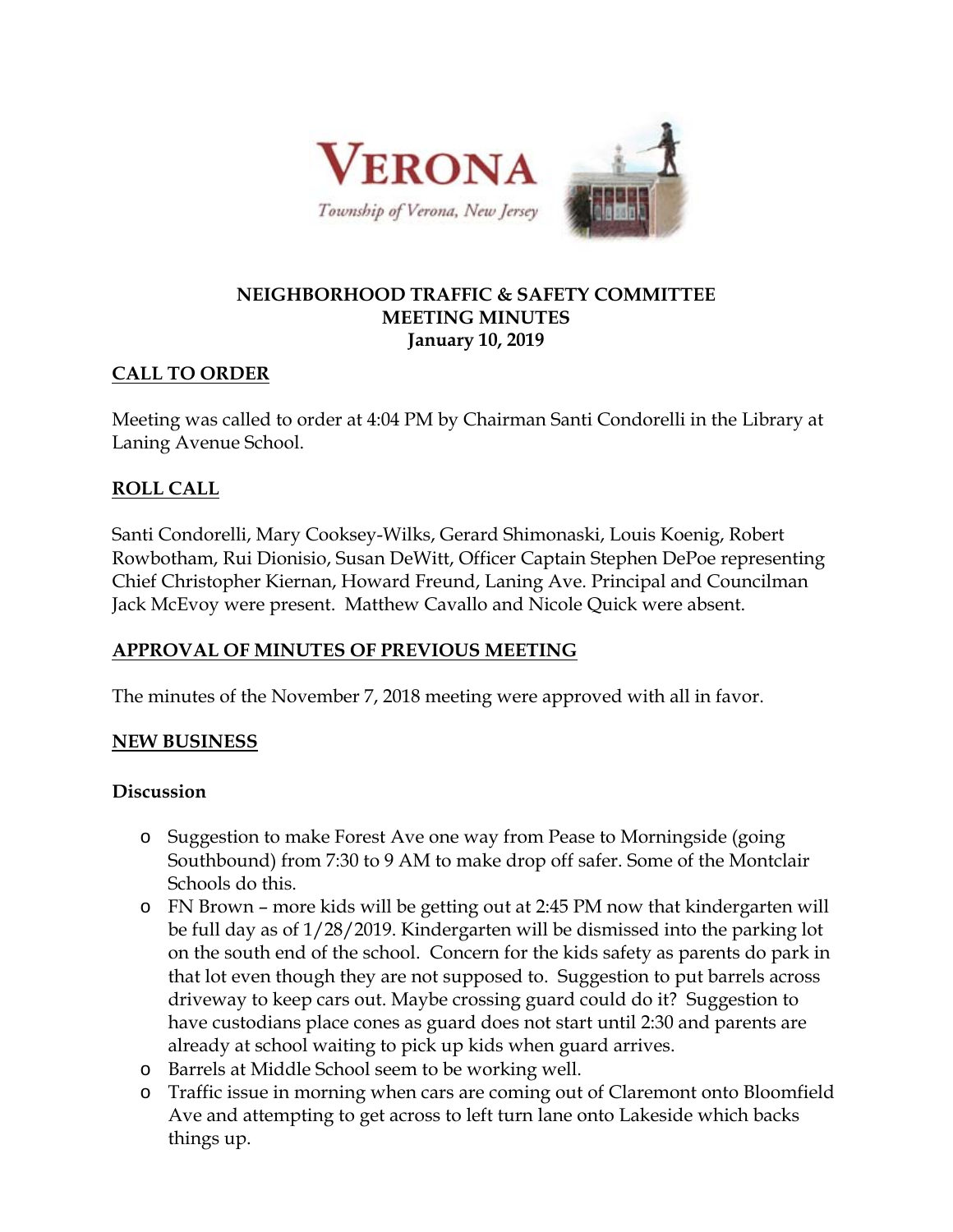- o Question was asked about traffic in back lot of Laning backing up in Morning. Principal reports that the kids that get dropped off there don't get let into building until all teachers and para's are present as these children need more supervision than the ones in the front.
- o Laning Principal reports things work well for the most part as roadway is one way. Several times throughout school year they encounter a problem with trash collection occurring during same time as drop off but not a constant event.
- o Concern for speeding on Lanning and unsafe parking but most of that is the parents.
- o FN Brown Can crossing guards stop traffic less as it causes backup. Crossing guard has been instructed to try to stop traffic less. Sometimes cars see children and they stop. Guard is not allowed to direct them to go as guards cannot direct traffic.
- o Parents lingering in drop off zone and parking at yellow curbs is an issue. Suggestion for possible walking post in this area with enforcement as necessary may help to solve problem.
- o Concern about speeding on streets surrounding school (Claremont, Elmwood, Otsego) what was outcome of discussion several meetings ago about placing speed signs on Claremont?
- o Forest issues with parents parking on East side of street and dropping off kids and having them cross midblock. Also parking to close to corners and crosswalks. Suggestion sporadic enforcement in this area.
- o VHS traffic flows much better since they have created 2 lanes in the loop.
- o Question was asked if Sampson Drive could be made one way going eastbound instead of eastbound.
- o Franklin/Grove can curbs be painted yellow north of Franklin to allow better view for cars going east on Franklin. Suggestion of better enforcement in area.
- o Encourage people to call building dept. if sidewalks are not shoveled within 24 hours of the end of a snowstorm.
- o Can we remind someone to shovel Linden Ave bridge after snowstorms?
- o Crossing Guards are needed. See flyer that has been sent out over various social media sites.
- o Are there any grants for traffic studies?
- o Assisted Living facility is being discussed tonight at Board of Adjustment Meeting, 8 PM at VCC.
- o Discussion about warmer attire for crossing guards. Suggestion was made to see if some civic groups would be willing to donate money to purchase necessary items.

# **PUBLIC COMMENT**

None